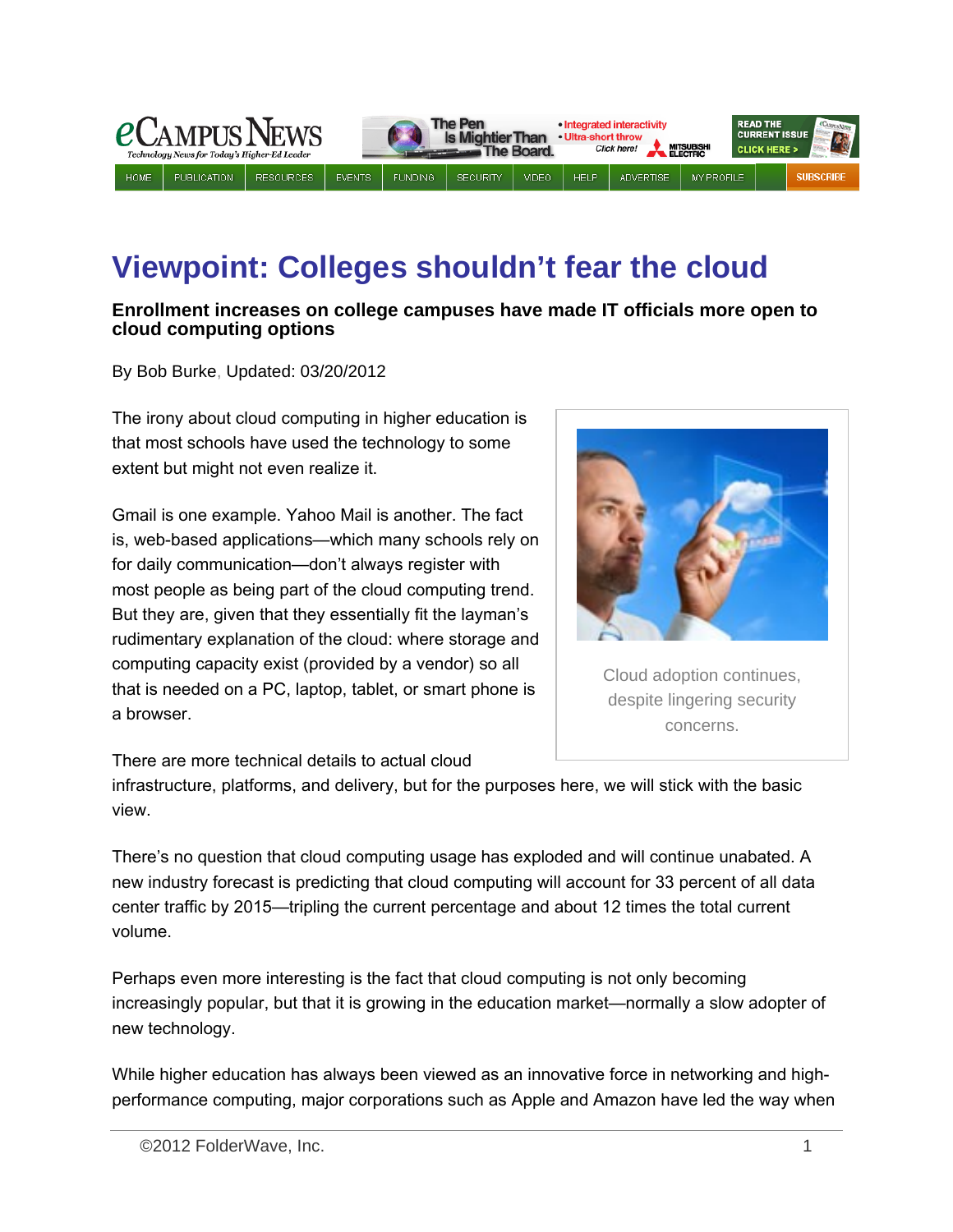it comes to basic cloud computing. Two critical motivating factors are catalyzing educational institutions to investigate the cloud concept as an option because cloud computing can:

Substantially reduce hardware, software licensing and personnel costs. This also saves on space, repair, and electrical costs.

Provide new capabilities as they come to market without the incremental costs for equipment or support. The cloud now makes "keeping current" a much more viable option. This might include collaborative efforts such as allowing multiple admissions personnel to view the same student application simultaneously.

To these reasons, one might add the explosion in mobile devices that pressures IT departments—including those in the higher education environment—to provide 24/7 computing that is accessible from anywhere with no downtime. To top it off, there is also an avalanche of data that needs to be stored and analyzed.

Given their shrinking budgets and increasing applicants, schools have a major incentive to investigate cloud computing as a cost containment solution—certainly a simpler, more affordable, and more practical option than attempting to undergo major expansion and rehab of technologies they already have in place.

## Why is cloud computing right for colleges and universities?

The advantages cloud computing can bring to a college or university are far-reaching; from a cost perspective, the benefits can reach across campus. Cloud computing can be used in everything from the internal IT organization using the cloud for business continuity planning, or storing archived copies of data off to a cloud storage area—even students' papers and music that can be stored and retrieved whenever they want.

In the specialized areas of financial aid, enrollment, and admissions, the cloud has proven to be particularly beneficial.

In the face of rising applicant pools, these areas need processes completed faster, better, and cheaper methods to keep up with the competition, as well as meeting their own budgetary goals. The cloud helps higher education move up on the cost benefit curve because it's not dumping more work on an already beleaguered IT staff, it's rather simple to implement, and the benefits can be significant.

Especially for smaller schools, the cloud can deliver high-end functionality very quickly, which these schools couldn't normally procure on their own, without significant investments in hardware, integration, administration, and consulting.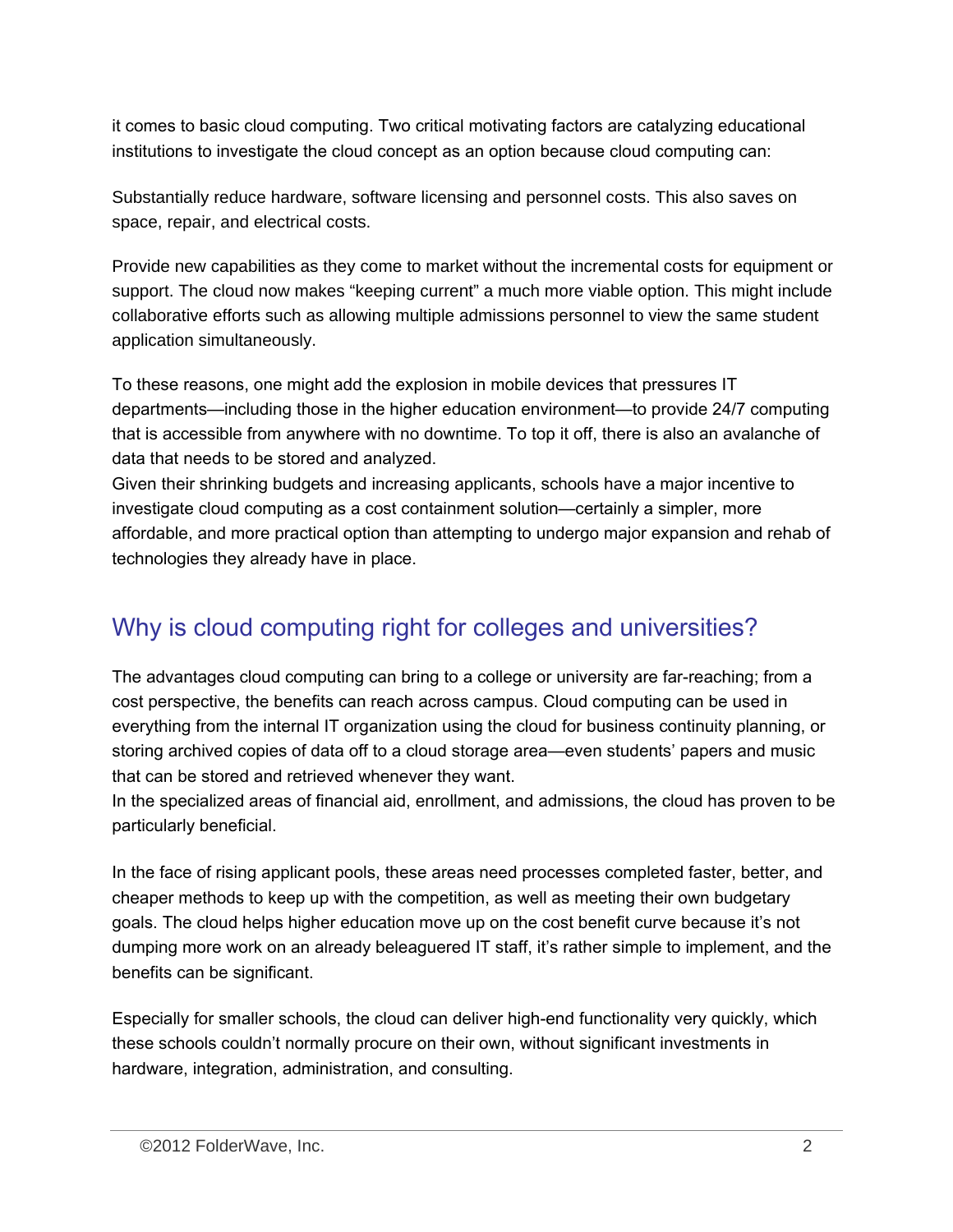Before jumping in with both feet, though, some basic questions must first be answered. One of the primary concerns is how a cloud vendor delivers an agile business solution to a higher education institution that traditionally has focused on other priorities.

There is a litany of questions, mostly related to issues of security, reliability, confidentiality, and regulations at both the state and federal level. The issue of security cannot be overstated in a cloud computing scenario.

In fact, since the institution's information is no longer running inside the four walls of the campus, the first concern any legitimate cloud vendor has to address is security. Most cloud vendors have addressed the security and intrusion issues at least at the level that most colleges would have addressed for themselves, if not more.

Security is less about the nuts and bolts of how to protect the data than the idea that administrators must determine who actually owns the data and who has access to it. All this information is being put on these machines out there "somewhere"; thus, the college administrator needs to know who is administering these machines and who has access to them.

Another concern before a college decides to adopt cloud technology: it's advisable to evaluate applications and infrastructure for vulnerabilities and ensure that security controls are in place and operating properly. Setting up an active monitoring program that uses services such as intrusion prevention, access and identity management, and security event log management to identify any security threats to the cloud implementation is a must.

There may also be significant concerns about the university's culture and how it responds to the adoption of new technologies. More to the point, it can be a struggle for college administrators to acclimate to the concept of "letting go" of their data and applications?

There's psychological impact to the recognition that the information is no longer inside the college's actual physical boundaries—it certainly changes the way CIOs look at things. Their concerns become, "How do I protect myself, and how do I get this information?" as opposed to, "How many people do I need to do more backups?"

Good cloud vendors will have comprehensive and proven answers to these questions.

Once these hurdles are cleared, there are baseline technology questions that must be considered. These questions depend on the technology inside the campus or the technology that's necessary to move to the cloud. In terms of the IT organization, you're potentially talking about major change and modifications to the operating environment they have been accustomed to, and are comfortable in.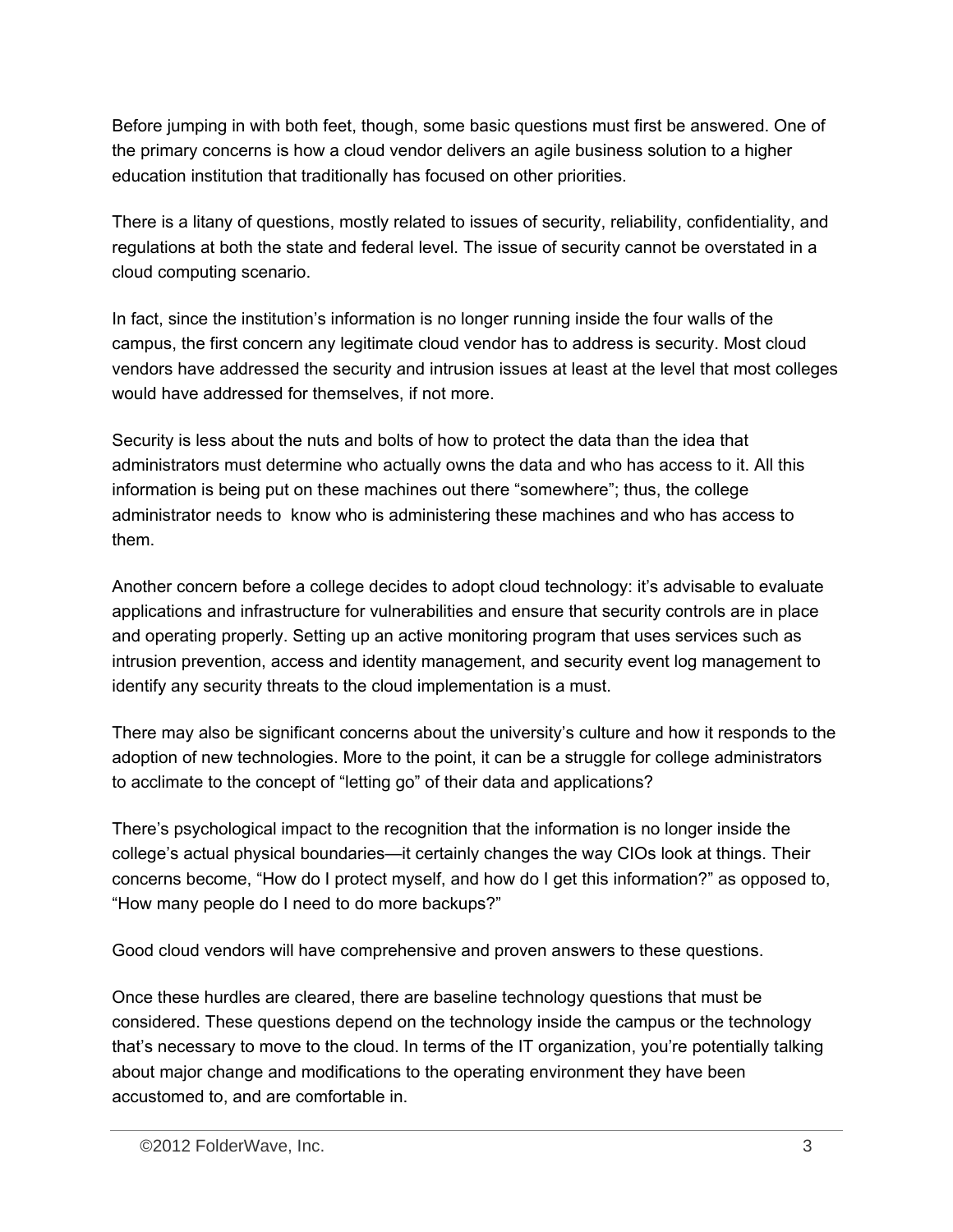This includes the infrastructure vendors they select, the maintenance agreements that they have in place, and technology questions from storage to networking to computing capacity. Also, on the IT side, it is critically important to consider integration: If these business applications are being moved off campus, how do they integrate back to campus?

From the business side, there is a big impact on the user community; how big depends on the equipment and systems already in place.

There are campuses that are still using green screen terminals off of a mainframe to do their work. In moving to the cloud, these schools are changing from older PC-based platforms to more up-to-date ones capable of running browser sessions and multiple windows.

While the benefits of cloud computing in a college environment can be substantial, there are pitfalls that must be avoided. The primary pitfall to be aware of begins with the actual choice of the cloud vendor.

Because the field is relatively new, it's easy for small-scale, back-of-the-garage outfits to start up a cloud business and position themselves as a knowledgeable cloud vendor. Consequently, the question becomes, does the cloud vendor really understand your business and do they have the wherewithal, certification and demonstrated success in the educational environment to ensure that your information—as well as your business applications—are being managed properly?

## The SaaS Analogy

The introduction of software as a service (SaaS) provided an analogous situation.

Organizations had been focusing the bulk of their attention on their data center, including its physical layout and equipment. But the emergence of SaaS required a different mindset. All of the vendor data centers would have raised floors, halon fire extinguishers, and make a host of other adjustments.

But those requirements pale in comparison to how the vendor operates, how they protect data, and who has access to the servers. Those were the critical questions that had to be asked and answered for the concept to take off—just as they are today in the cloud computing arena.

What about the legal process when the cloud is brought in? Lawyers are always involved in the procurement of any software or services, so they certainly have a role. But with cloud computing, it does shift the kinds of protection they might look for in the contract.